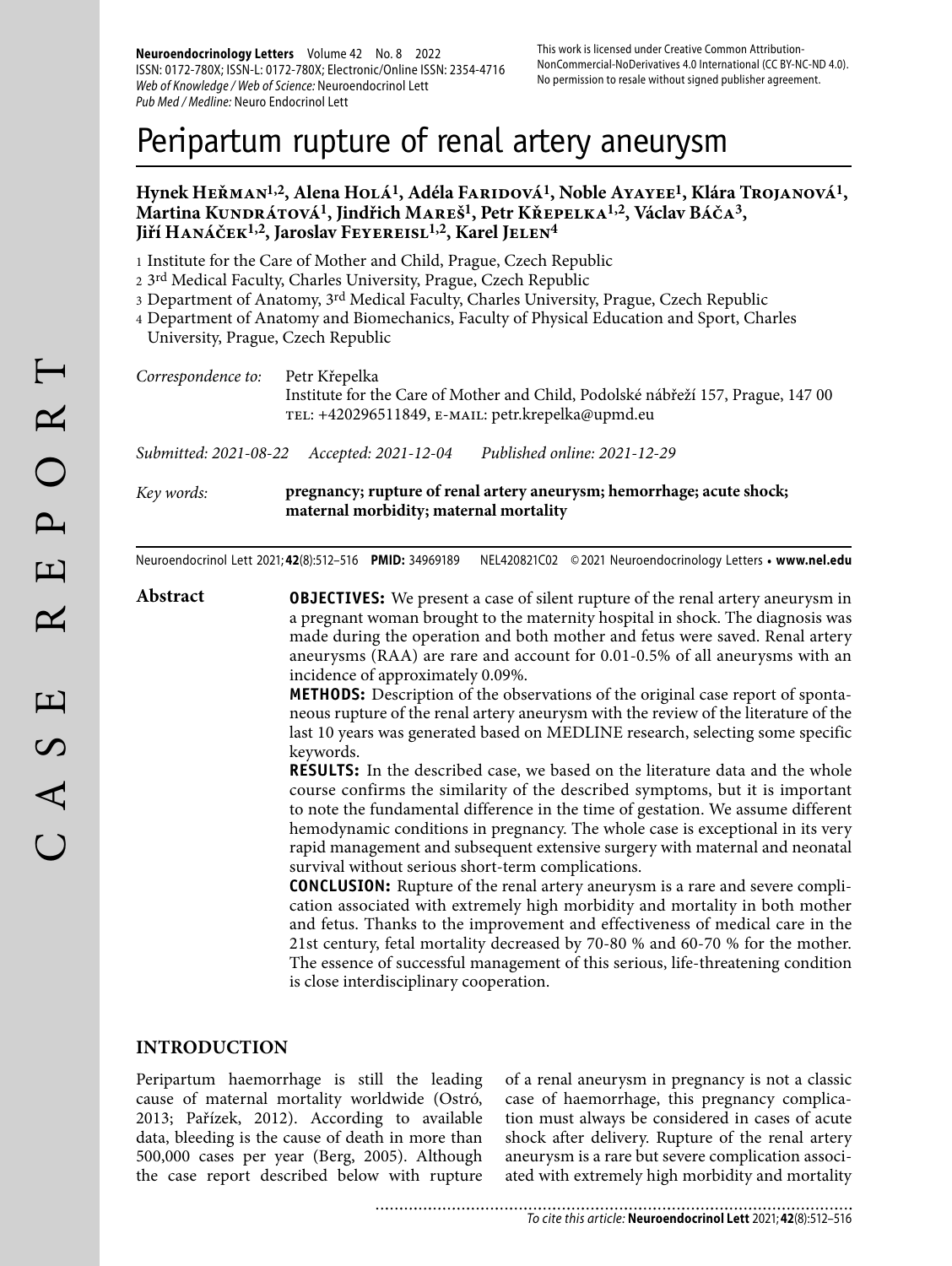in both mother and fetus. Thanks to the improvement and effectiveness of medical care in the 21st century, fetal mortality decreased by 70-80% and 60-70% for the mother. Renal artery aneurysms (RAA) are rare and account for 0.01-0.5% of all aneurysms with an incidence of approximately 0.09 %. It is most often located on the proximal bifurcation of the renal artery (Henke, 2001). In pregnant women, 88% of renal artery aneurysm rupture occurs on the left. We present a case of silent rupture of the renal artery aneurysm in a pregnant woman brought to the maternity hospital in shock (Middleton, 1980). The essence of successful management of this serious, life-threatening condition is close cooperation between obstetricians, midwives, anesthesiologists, general surgeons, and vascular surgeons (Barron, 1984).

#### *Vascular supply of the kidney*

The renal arteries originate from the abdominal aorta at the level of L1 - L2 inferior to the origin of the superior mesenteric artery. Both arteries branch into the ramus anterior a ramus posterior before entering the renal hilum. The right renal artery courses inferiorly and passes posterior to the inferior vena cava and the right renal vein to reach the renal hilum. The left renal artery is much shorter and arises slightly more superior to the right main renal artery. The left renal artery courses more horizontally, posterior to the left renal vein to enter the renal hilum. Renal arteries are between 4-6 cm in length and usually 5-6 mm in diameter. The renal veins drain into the inferior vena cava (Standring, 2015) (Fig. 1)

#### *Physiological changes in pregnancy*

In pregnancy, physiological changes are observed in all organs systems. Cardiac output is increased up to 40 %, which results in increased renal blood flow by 400 ml/ min. Peripheral resistance is reduced by up to 50 % (Hájek, 2004). Pregnancy is associated with adaptive changes in maternal hemodynamics (Balajewicz-Nowak, 2016). Pregnancy status and mechanical properties of the vaginal wall – endopelvic fascia complex, focused on optimizing approaches aimed at dealing with defects in the stability of the pelvic floor. There is a quite broad interindividual variability of the mechanical properties of the vaginal wall-endopelvic fascia complex. It appears that the mechanical properties of the tissue complex change with the number of pregnancies, and are affected by diseases, by physical load or by the presence of other factors, e.g. obesity (Jelen, 2010). The last trimester is the most hazardous period for this acute event (Čech, 2014).

# *Renal vascular aneurysm - types and risk factors*

True aneurysms are caused by congenital changes in the vessel wall, atherosclerosis, trauma and fungal arteritis. Focal fibrotic stenosis of the renal arteries and syphilis may also be involved in the development of a renal vascular aneurysm (Klausner, 2014). False aneurysms (pseudoaneurysms) are always post-traumatic. Repaired vessel wall becomes weak, and therefore it is highly likely that an aneurysm will form here (Boss, 2006). Other types of aneurysms, but not typical of the renal arteries, include dissecting aneurysms and arteriovenous aneurysm (Fig. 2). Aneurysms are further divided according to their anatomical shape into sac-like (saccatum), boat-like (naviculare), spindle-shaped (fusiforme), diffuse (diffusum), serpentine (serpentinum) (Fig. 3) (Zeman, 2006). The most common type of renal aneurysm is a true uncalcified sac-like aneurysm as later seen in case-report.



**Fig. 1.** Anatomical findings of renal vascular supply (cadaver)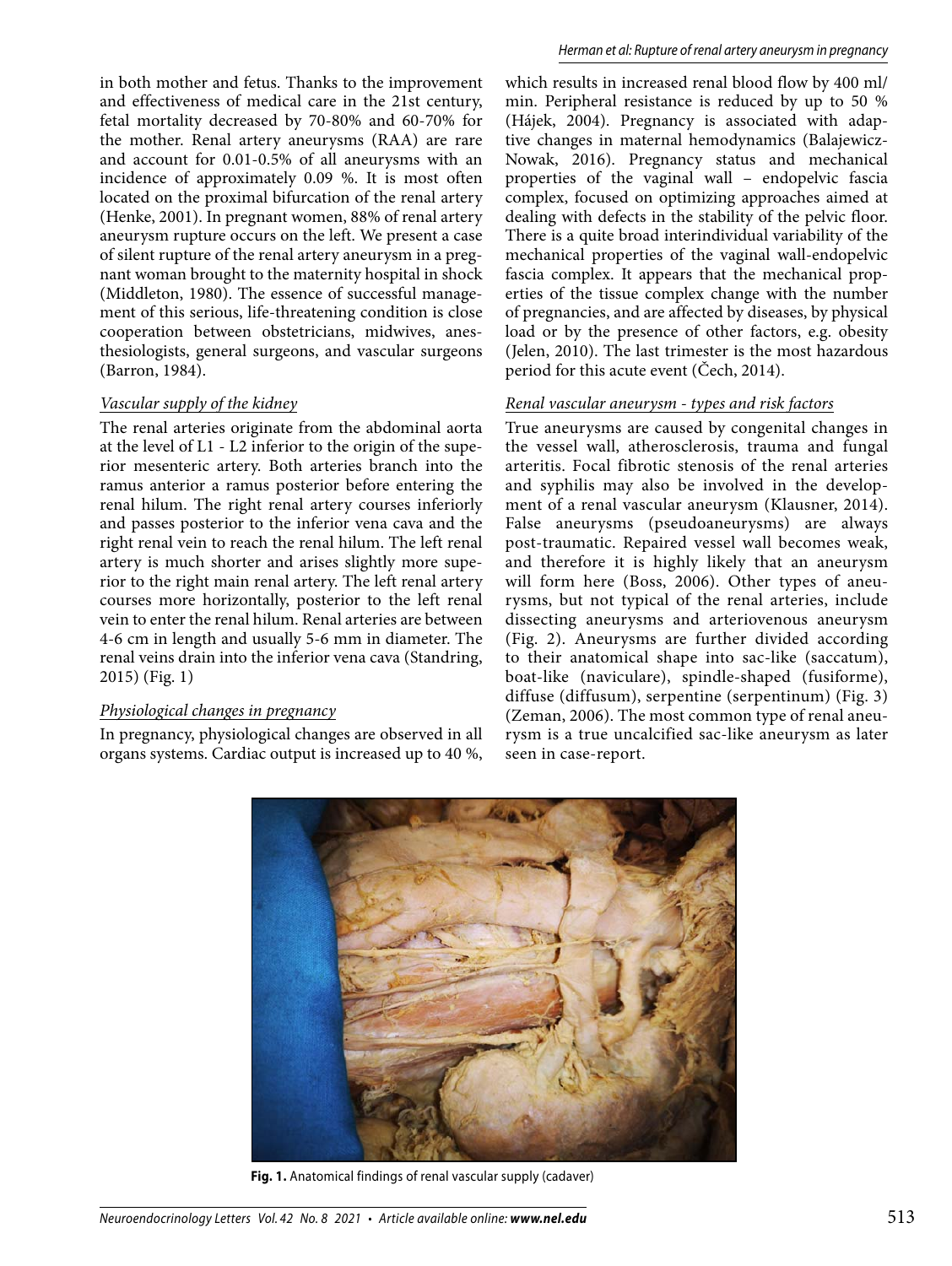

**Fig. 2.** Types of aneurysms: a) true (verum); b) false (falsum); c) dissecting (dissecans)

The most common reasons for the development of renal aneurysms include hypertension and atherosclerosis in elderly patients (Titze, 2015). Other risk factors include polyarteritis nodosa, inflammatory processes, fungal embolization, cystic medionecrosis, traumas, hereditary connective tissue diseases - aneurysma congenitum - e.g. Marfan's syndrome and Ehlers-Danlos syndrome (Chen, 2020). In pregnancy, in addition to renal aneurysms, we can also encounter a dissecting aortic aneurysm, cerebral artery aneurysm and splenic artery aneurysm or coronary artery aneurysm. In the latter situation, there is a chance to establish the diagnosis of aortic cystic medionecrosis, preferably prior to conception. However, warning manifestations, if any, are frequently very nonspecific, which frequently leads the obstetrician to not consider them within the scope of differential diagnostics (Velemínský, 2011).

#### *Symptoms of renal aneurysm rupture and diagnosis*

Although rupture of the aneurysm is always an exceedingly rare diagnosis. In pregnant women, there is a sudden onset of pulsating abdominal pain - more to the left, with propagation to the lumbar region, hypotension, confusion, and collapse (Wason. 2010). Similarly, CTG recording is pathological, and there is a risk of intrauterine fetal death (Askari, 2011). Renal artery aneurysm rupture can be mistaken for placental abruption or ) rupture of the uterus. In the differential diagnosis, it is necessary to consider nephrolithiasis, pyelonephritis, adnexal torsion, or other diseases associated with bleeding into the retroperitoneum. Diagnosis of an aneurysm is exceedingly difficult and, in most cases, is found by doctors as accidental secondary finding in some imaging methods - CT, angio CT, MRI, ultrasound (Donati, 1976).



**Fig. 3.** Anatomical types of aneurysms:

 a) sac-like (saccatum); b) boat-like (naviculare); c) spindle-shaped (fusiforme); d) diffuse (diffusum); e) serpentine (serpentinum)

## **CASE REPORT – RUPTURE OF RENAL ARTERY ANEURYSM IN PREGNANCY**

The case report describes a case of acute abdomen in pregnancy managed at the Institute for the Care of Mother and Child, Prague, Czech Republic. The case of a silent rupture of the renal artery aneurysm in a pregnant woman in the third trimester of pregnancy was promptly diagnosed, managed successfully, saving the patient's life and the newborn and preserving renal function.

We observed a 36-year-old primipara in the 38<sup>th</sup> week of pregnancy with an insignificant personal and family history. She was brought to the labour ward emergency room for collapse, which had occurred suddenly without any prodromes in a shopping mall. She complained of significant pain in the left hip. Patient's initial blood pressure on admission was 110/78 mmHg, the temperature was 36,6°C. The patient was immediately connected to a CTG monitor (cardiotocographic report of fetal heart rate and uterine contractions), where deep decelerations were recorded with subsequent fetal bradycardia (Fig. 4). Another collapse occurred with vomiting and loss of consciousness. An acute caesarean section was indicated for fetal distress, breech presentation and maternal pre collapsed stage.

Within 10 minutes of the indication for the acute caesarean section in general anesthesia, a baby girl was delivered. The newborn weighed 3130 g. Apgar scores were 3-6-8, umbilical artery pH: 7.038, umbilical vein pH: 7.08. Postpartum adaptation of the newborn was adequate. The lower segment uterine incision was sutured. During the inspection (revision) of the abdominal cavity, the increasing resistance was visualized in the retroperitoneum above the area of the left kidney, characteristic of a hematoma. The patient's shock worsened. A general surgeon was immediately called. Later two vascular surgeons were referred. The surgeon extended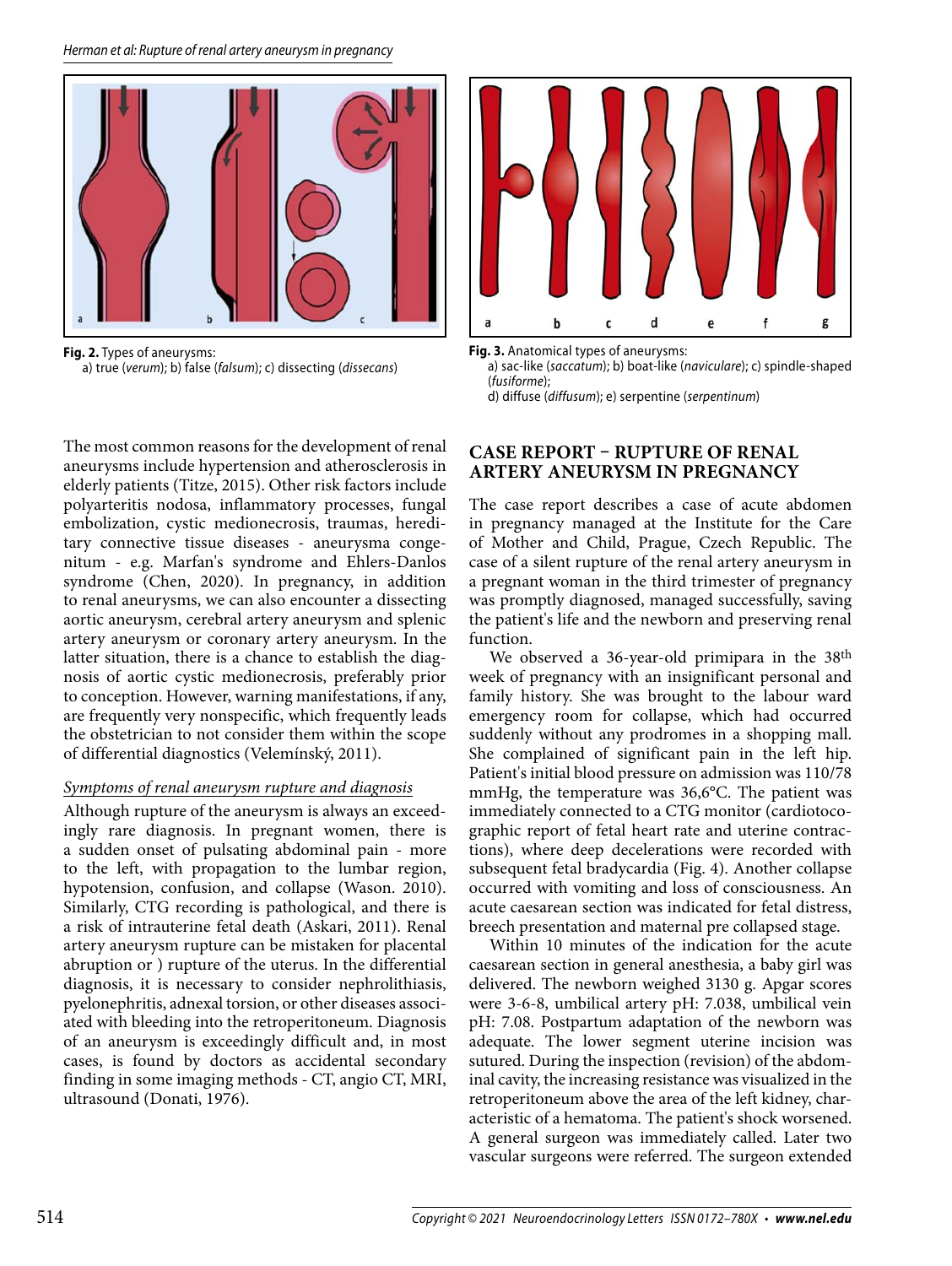

**Fig. 4.** Pathological CTG record of fetal bradycardia:

• fetal heart rate (FHR) = cardiography, normal fetal heart rate values 110-160 bpm,  $\downarrow\downarrow$  blue arrows show bradycardia

• fetal movement profile (FMP  $\dagger$ ) = actography,  $\dagger \dagger$  red arrows show active fetal moves

• tocography (Toko) = uterine contractions, contraction pressure (kPa)

Comments:

1. paper speed 1 cm/min

2. cardiography = normal fetal heart rate values 110 - 160 bpm

3. tocography = normal uterine pressure is 0 - 2,7 kPa (0 - 20 mmHg)

 4. MVU (Montevideo unit) equals pressure change in mmHg summed over a ten-minute record. Peaks of all uterine contraction pressure during a ten-minute record are counted in total. The total number is assessed for managing the labour. Above 200 MVUs is considered necessary for the active phase of labor, above 300 is harmful for fetal circulation(Donati,1976)

the laparotomy cranially in the midline up to the xiphoid process. During the six-hour-long operation, a ruptured left renal artery aneurysm about 5 cm from its junction was identified. The size sac-like aneurysm was about 3 cm in diameter with a neck up to 1 cm long. Resection of the aneurysm was performed, followed by direct suturing of the renal artery. Renal perfusion was maintained throughout. The kidney shows no signs of oedema or ischemia. The bleeding suprarenal vein was ligated. At the end of the procedure, abdominal drains were put in place, Traumacel was applied on the suture, and the abdominal cavity was closed respectively to an anatomical layer. Total blood loss was estimated at 5000 ml. To maintain haemostasis, the patient was administered the following intravenous treatment during the six-hour operation: 7000 ml of crystalloids, 3000 ml of colloids, 11 IU of erythrocyte concentrate, 11 IU of fresh frozen plasma (FFPs), 1 IU of platelet concentrate, 5 g fibrinogen, antithrombin III (AT III) total dose of 3000 IU, Antilysin (Aprotinin) 200,000 IU. The patient was subsequently transferred to the anaesthesiology and resuscitation Department of Anaesthesiology, Resuscitation and Intensive Care Medicine (KARIM) of the General University Hospital in Prague on account of disseminated intravascular coagulopathy (DIC) and suspicion of multiorgan dysfunction.

At the Department of Anaesthesiology, Resuscitation of the General University Hospital, the patient received another 6 IU of erythrocyte concentrate, 9 IU of FFPs and 4 g fibrinogen. The abdominal drains emptied 1800 ml of blood. At the intensive care, the patient gradually

woke up to full consciousness. This is initially accompanied by psychomotor restlessness, delusions, hallucinations, and delirium. Postpartum psychosis also developed. General condition gradually improved, and the patient was moved to the ICU after nine days at the KARIM. She spent another 12 days in the ICU, followed by two days at the standard gynaecological department. Other treatments are given while admission includes a triple combination of antibiotics, analgesics, sedatives, hepatoprotective and antihypertensives. Renal function was monitored. This comprehensive medical intervention led to a full recovery, and she was discharged home after 21 day after admission to the KARIM.

#### **DISCUSSION**

Haemorrhage in pregnancy remains one of the most common causes of maternal morbidity and mortality. The difference in blood flow is measured by radiological findings using dopplerometry. Doppler ultrasonography provides reliable information about the hemodynamic status of the kidneys. There are only a few studies concerning the difference between right and left renal arteries. It was revealed that right kidney doppler ultrasonography indices, except for pulsatility index, may not differ from those of the left kidney (Ansarin, 2010). Peters et al estimated lower RBF in the right than in the left kidney in normal subjects (Peters, 1987). The left renal artery is wider than the right renal artery (Mohiuddin, 2017). We suggest RRA is more common on the left side due to higher blood flow in